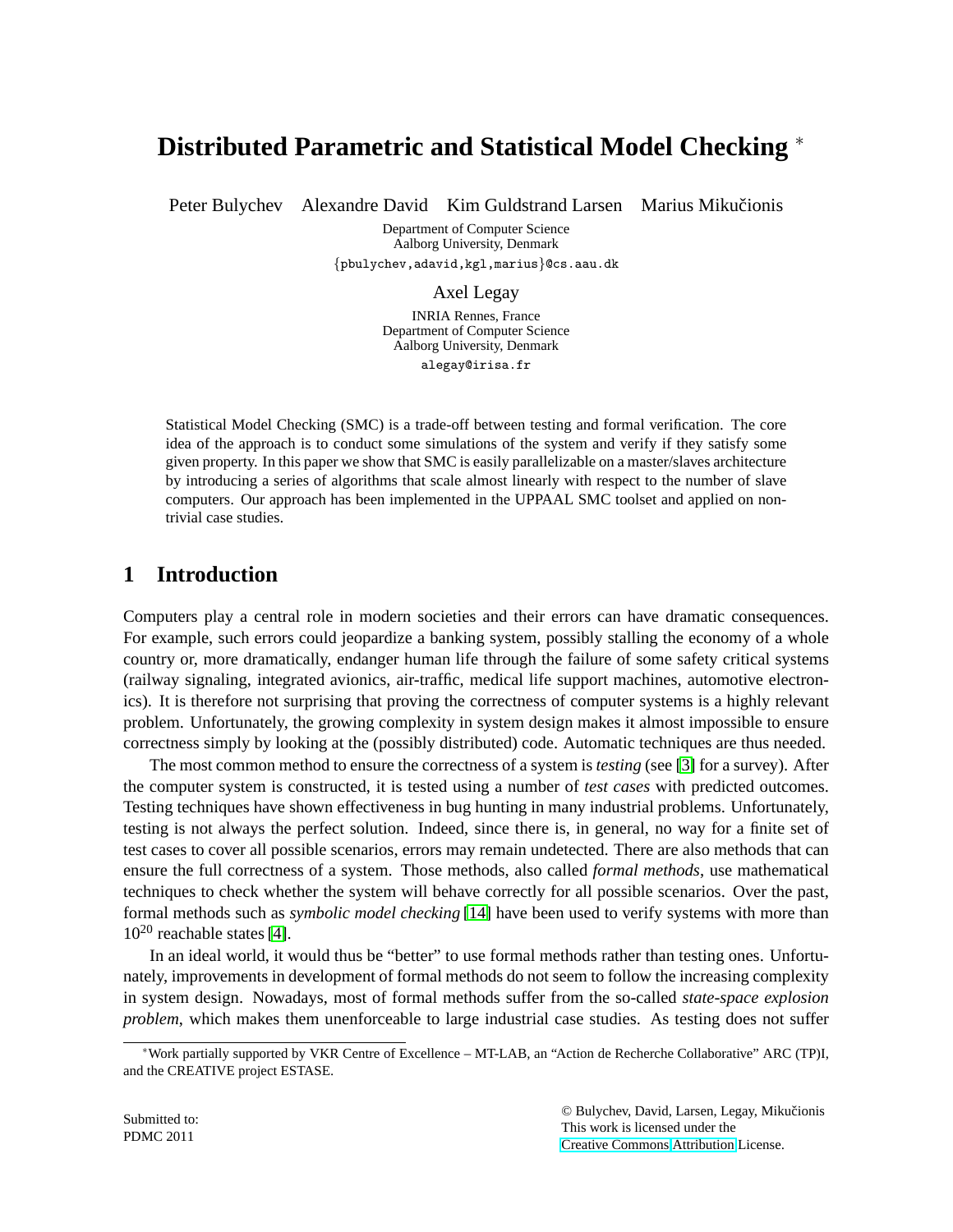from the same problem, it remains the only scalable technique and it is thus the one promoted by the industrials.

As we already said, the major drawback with testing is that, in general, it does not give any confidence on the correctness of the entire system. This lack of accuracy has motivated the development of new algorithms that combine testing techniques with statistical algorithms. These techniques, also called *Statistical Model Checking techniques* (SMC) [\[11,](#page-11-2) [15,](#page-11-3) [20\]](#page-12-0), can be seen as a trade-off between testing and formal verification. The core idea of the approach is to conduct some simulations of the system and verify if they satisfy some given property. The results are then used together with algorithms from the statistical area in order to decide whether the system satisfies the property with some probability. Statistical model checking techniques can also be used to estimate the probability that a system satisfies a given property [\[11,](#page-11-2) [10\]](#page-11-4). Of course, in contrast to an exhaustive approach, a simulation-based solution does not guarantee a correct result with 100% confidence. However, it is possible to bound the probability of making an error. Simulation-based methods are known to be far less memory and time intensive than exhaustive ones, and are sometimes the only option [\[22,](#page-12-1) [12\]](#page-11-5). Among existing SMC algorithms, one find those that use a fixed number of samplings (those to estimate the probability) and those that support sequential sampling (those that test an estimate of the probability provided by the user) where the number of simulation is not known in advance [\[17\]](#page-11-6).

Statistical model checking gets widely accepted in various research areas such as software engineering, in particular for industrial applications, or even for solving problems originating from systems biology [\[6,](#page-11-7) [13\]](#page-11-8). There are several reasons for this success. First, SMC is very simple to understand, implement, and use. Second, it does not require extra modeling or specification effort, but simply a stochastic operational sematics of the model that can be used as the basis for simulation and checked against state-based properties. Third, it allows to verify properties [\[5,](#page-11-9) [2\]](#page-10-1) that cannot be expressed in classical temporal logics.

However, SMC is not a panacea and many huge size problems are still beyond its scope. Indeed, sometimes the algorithm needs a lot of simulation to compute, and the computation of each simulation may be time consuming. There are two solutions to this problem. The first solution is to propose new algorithms and heuristics to reduce the number of simulations needed for the algorithm to reach a decision. The second approach consists in taking new and emerging platforms into account. This paper goes for the second solution. A trend to speed up computation time and hence to improve the efficiency of SMC is certainly to take advantage of the new technologies among which one find our ability to use several computers working in parallel. In fact, it is well-known that statistical solutions methods that use samples of independent observations are often trivially parallelizable (see the work on Metropolis and Ulam). As observed by Youness, SMC algorithms can be distributed through the help of a master/slave architecture where multiple computers are used to generate the simulations. The idea is as follows: one or more slave processes register their ability to generate simulation with a single master process that is used to collect those simulations and peform the statistical test. As pointed out by Youness [\[21\]](#page-12-2), in order to ensure that simulations are independent, some care needs to be taken when generating pseudorandom number on each machines, which can easily be solved by incorporating the number of each processor in the generation of theses numbers [\[21\]](#page-12-2). When using sequential testing, the situation becomes more complex as it is important to guarantee that the technique will not introduce a bias against simulations that take a longer time to generate. The latter can be done by computing an a priori to the order in which simulations are taken into account. Defining this order so that the algorithm scales up linearly with the number of slave processors may be complex and remains a major challenge through distributing sequential algorithms.

In this paper, we report on the implementation of a new methodology we use to parallelize the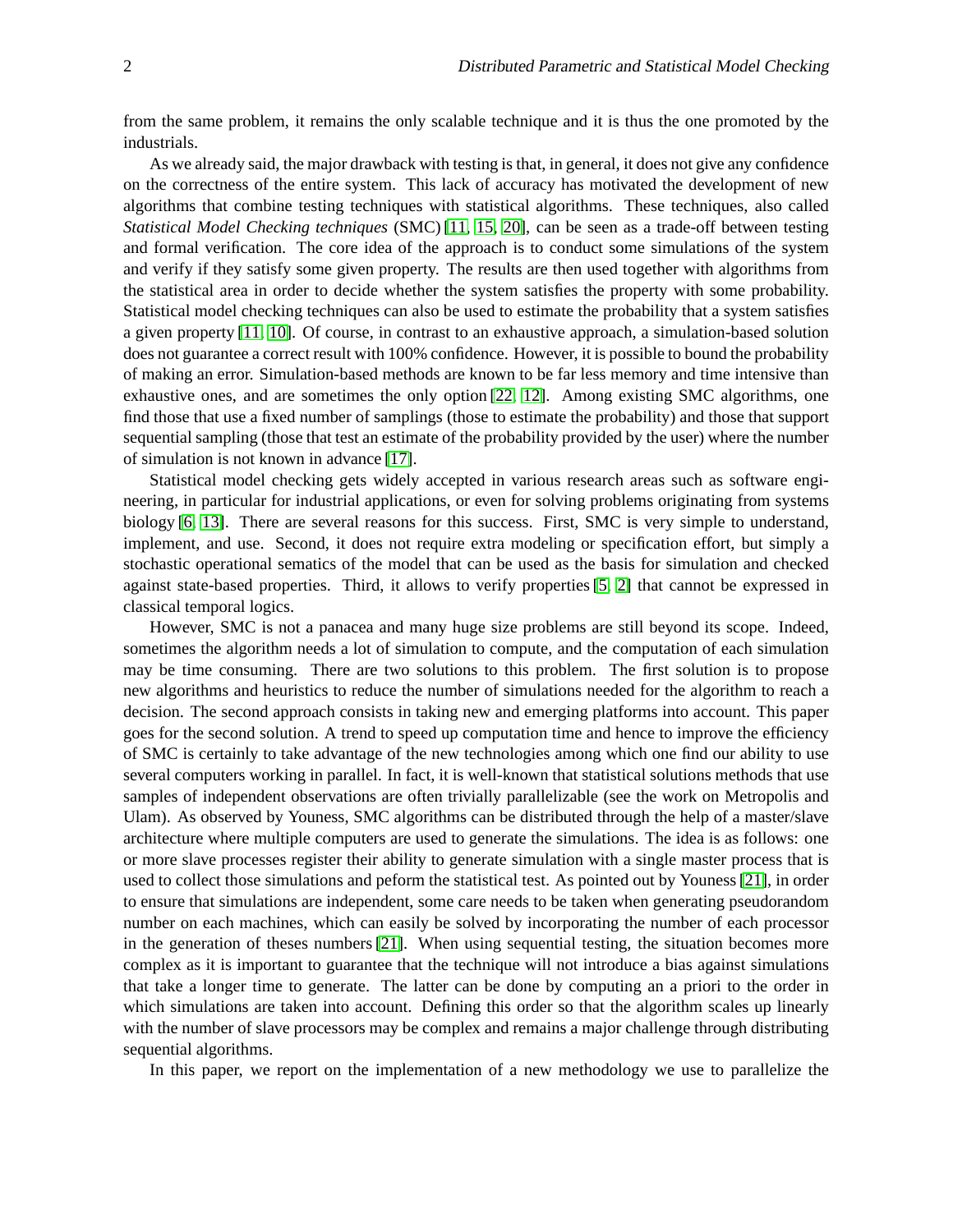statistical model checking algorithms we developed for model checking stochastic timed automata [\[7,](#page-11-10) [8\]](#page-11-11) against weighted temporal logic properties. Those SMC algorithms, which have been implemented in UPPAAL-SMC– a SMC extension of the UPPAAL toolset  $[16]$  – rely on Wald's sequential hypothesis testing (used to test a probability) and Monte Carlo simulation (used to estimate a probability). Our approach, also implemented in UPPAAL-SMC, scales better than the one of Youness. Moreover, we show how to perform parameter estimation with SMC. The latter approach can be used to optimize a given algorithm (what is the best network topology, the best transmission rate, ...) in an efficient manner. Our approach is applied to non-trivial case studies.

## **2 Statistical Model Checking**

### **2.1 The model**

In this section, we briefly recap the concept of Priced Timed Automata (PTA), see [\[7\]](#page-11-10) for more details. We denote  $\mathscr{B}(X)$  to be a finite conjunction of bounds of the form  $x \sim n$  where  $x \in X$ ,  $n \in \mathbb{N}$ , and  $~ \sim \in \{<,\leq,>,\geq\}$ . A *Priced Timed Automaton* (PTA) is a tuple  $\mathscr{A} = (L, \ell_0, X, E, R, I)$  where: (i) L is a finite set of locations, (ii)  $\ell_0 \in L$  is the initial location, (iii) *X* is a finite set of real-valued variables called clocks, (iv)  $E \subseteq L \times \mathcal{B}(X) \times 2^X \times L$  is a finite set of edges, (*v*)  $R: L \to \mathbb{Z}_{\geq 0}$  assigns a rate vector to each location, and (vi)  $I: L \to \mathcal{B}(X)$  assigns an invariant to each location. A state of a PTA is a pair  $(l, v)$  that consists of a location *l* and a valuation of clocks  $v: X \to \mathbb{R}_{\geq 0}$ . From a state  $(l, v) \in L \times \mathbb{R}_{\geq 0}^X$  a PTA can either let time progress or do a discrete transition and reach a new location. During time delay clocks are growing with the rates defined by  $R(l)$ , and the resulting clock valuation should satisfy invariant  $I(l)$ . A discrete transition from  $(l, v)$  to  $(l', v')$  is possible if there is  $(l, g, Y, l') \in E$  such that *v* satisfies *g* and *v'* is obtained from *v* by resetting clocks from the set *Y* to 0. A run of PTA is a sequence of alternating time and discrete transitions.

Several PTA  $M_1, M_2, \ldots, M_n$ , can be put in parallel via message passing in order to form a network  $M_1||M_2||...||M_n$  of PTAs. By message passing, we mean that the automata can synchronize on some transitions and exchange messages through input and output actions.

In order to perform SMC on PTAs, we have to equip them with a stochastic semantic. The latter being needed to define a probability space over the sets of their executions. Giving details on the stochastic semantic of PTAs is beyond the scope of this paper but details are available in [\[7\]](#page-11-10). Roughly speaking, the stochastic semantic associates probability distributions on both the delays one can spend in a given state as well as on a transition between states. In general one considers uniform distribution for bounded delays and exponential for the case where a component can remain indefinitely in a state. As observed in [\[7\]](#page-11-10), though the stochastic semantic of each individual PTA is rather simple (but quite realistic), arbitrarily complex stochastic behavior can be obtained by their composition when mixing individual distributions through message passing. The beauty of our model is that these distributions are naturally and automatically defined by the network of PTAs.

Our implementation supports extensions of PTA, coming from the language of the UPPAAL model checker [\[16\]](#page-11-12). Such models can contain integer variables that can be present in transition guards, and they can be updated only when a discrete transition is taken. Additionally, we support other features of the UPPAAL model checker's input language such as data structures and user-defined functions.

A parametrized PTA *M*(*p*) is a PTA in which some integer constant (transition weight or constant in variable assignment/clock invariant) is replaced by a parameter *p*.

For defining properties we use weighted temporal logic PWCTL, which contains formulas of the form  $\Diamond_{c\leq C}\phi$ . Here *c* is an observer clock (that is never reset and should grow to infinity on any infinite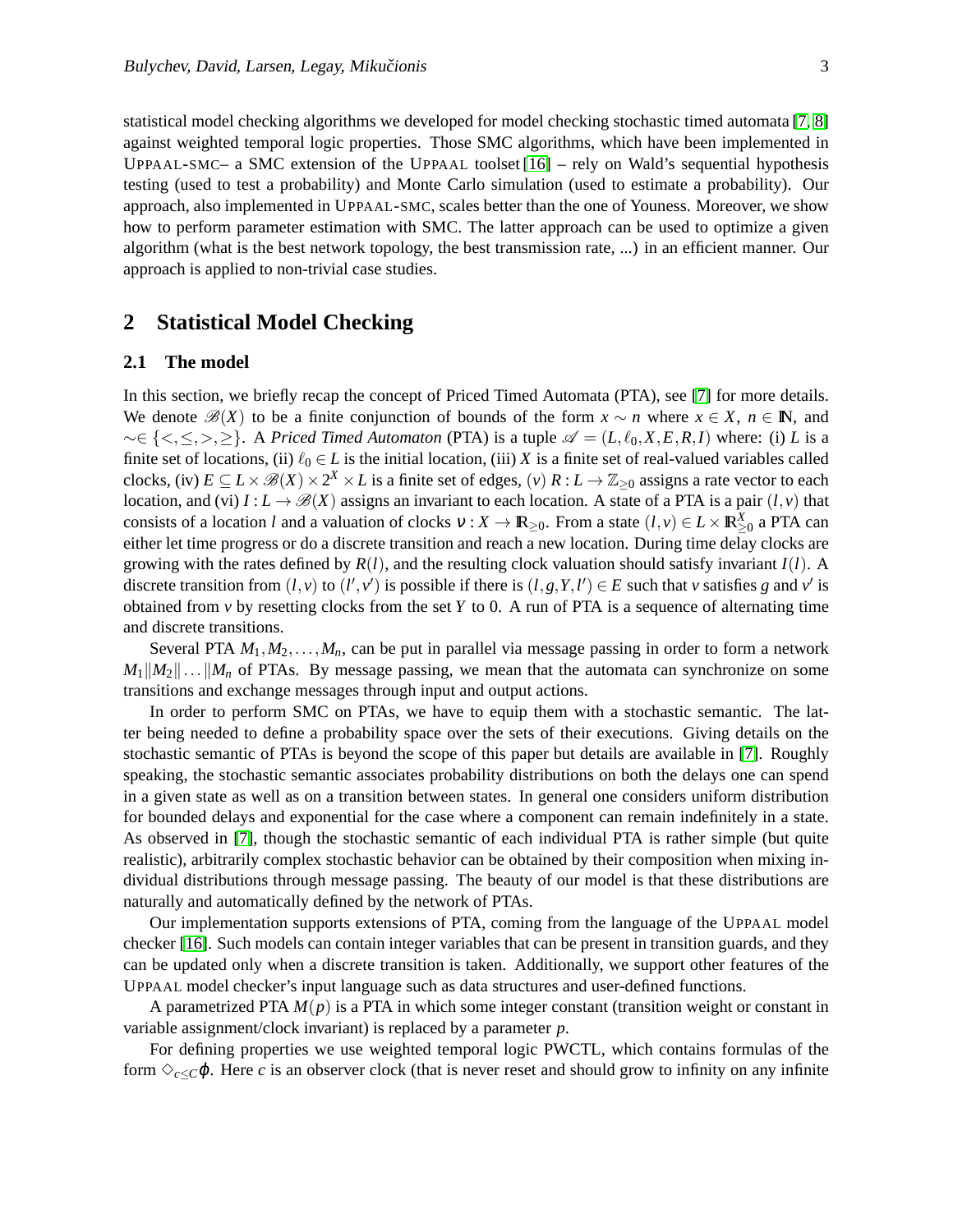run of PTA),  $C \in \mathbb{R}_{\geq 0}$  and  $\varphi$  is a state-predicate. We say that a run  $\pi$  satisfies  $\psi = \Diamond_{c \leq C} \varphi$  if there exists  $(l, v) \in \pi$  such that *l* satisfies  $\varphi$  and  $v(c) \leq C$ . We denote by  $Pr_{\mathscr{A}}[\psi]$  the probability that a random run of the model  $\mathscr A$  satisfies  $\psi$ .

#### **2.2 Statistical Model Checking for NPTAs**

The problem of checking  $Pr_{\mathscr{A}}[\Diamond_{c\leq C}\varphi]\geq p$  ( $\mathscr{A}$  being a PTA and  $p\in [0,1]$ ) is unfortunately undecidable in general  $<sup>1</sup>$ . Our solution is to approximate the answer using simulation-based algorithms known under</sup> the name of statistical model checking algorithms. We briefly recap statistical algorithms permitting to answer the following two types of questions :

- 1. Testing: Is the probability  $Pr_{\mathscr{A}}[\Diamond_{c\lt C}\varphi]$  for a given NPTA  $\mathscr A$  greater or equal to a certain threshold θ ?
- 2. Estimation: What is the probability  $Pr_{\mathscr{A}}[\Diamond_{c\lt C}\varphi]$  for a given NPTA  $\mathscr{A}$ ?

From a conceptual point of view both solving the two above questions via SMC is simple. First, each run of the system is encoded as a Bernoulli random variable that is true if the run satisfies the property and false otherwise. Then a statistical algorithm groups the observations to answer the two questions. For the qualitative question, we shall use sequential hypothesis testing, while for the quantitative question we will use an estimation algorithm that ressemble the classical Monte Carlo simulation. The two solutions are detailed hereafter.

**Sequential Sampling/Testing** This approach reduces the qualitative question to the test the hypothesis  $H: p = \mathbb{P}_{\mathscr{A}}(\Diamond_{C \leq c} \varphi) \geq \theta$  against  $K: p < \theta$ . To bound the probability of making errors, we use strength parameters  $\alpha$  and  $\beta$  and we test the hypothesis  $H_0: p \geq p_0$  and  $H_1: p \leq p_1$  with  $p_0 = \theta + \delta_0$  and  $p_1 = \theta - \delta_1$ . The interval  $p_0 - p_1$  defines an indifference region, and  $p_0$  and  $p_1$  are used as thresholds in the algorithm. The parameter  $\alpha$  is the probability of accepting  $H_0$  when  $H_1$  holds (false positives) and the parameter  $\beta$  is the probability of accepting  $H_1$  when  $H_0$  holds (false negatives). The above test can be solved by using Wald's *sequential hypothesis testing* [\[17\]](#page-11-6). This test computes a proportion *r* among those runs that satisfy the property. With probability 1, the value of the proportion will eventually cross  $\log(\beta/(1-\alpha)$  or  $\log((1-\beta)/\alpha)$  and one of the two hypothesis will be selected.

**Estimation** This algorithm [\[11\]](#page-11-2) computes the number of runs needed in order to produce an approximation interval  $[p-\varepsilon, p+\varepsilon]$  for  $p = Pr(\psi)$  with a confidence  $1-\alpha$ . The values of  $\varepsilon$  and  $\alpha$  are chosen by the user and the number of runs relies on the Chernoff-Hoeffding bound.

# **3 Distributed Statistical Model-Checking**

We report on preliminary results on using distributed computing to speed-up SMC algorithms. We start by discussing the solution for hypothesis testing where the number of simulations needed by the test is not known in advance. A naive solution in distributing the generation of the runs may give rise to a *bias* in the result, as pointed by Younes [\[20\]](#page-12-0). In short, some computers may generate (for example) positive answers more quickly than some other computers, which may bias the decision toward the positive answer. This would not happen when computing runs sequentially. In general, the time required to generate runs may not be uniform and can cause this type of bias. To counter this, Younes [\[20\]](#page-12-0) proposed a round-Robin

<sup>&</sup>lt;sup>1</sup>Exceptions being PTA with 0 or 1 clocks.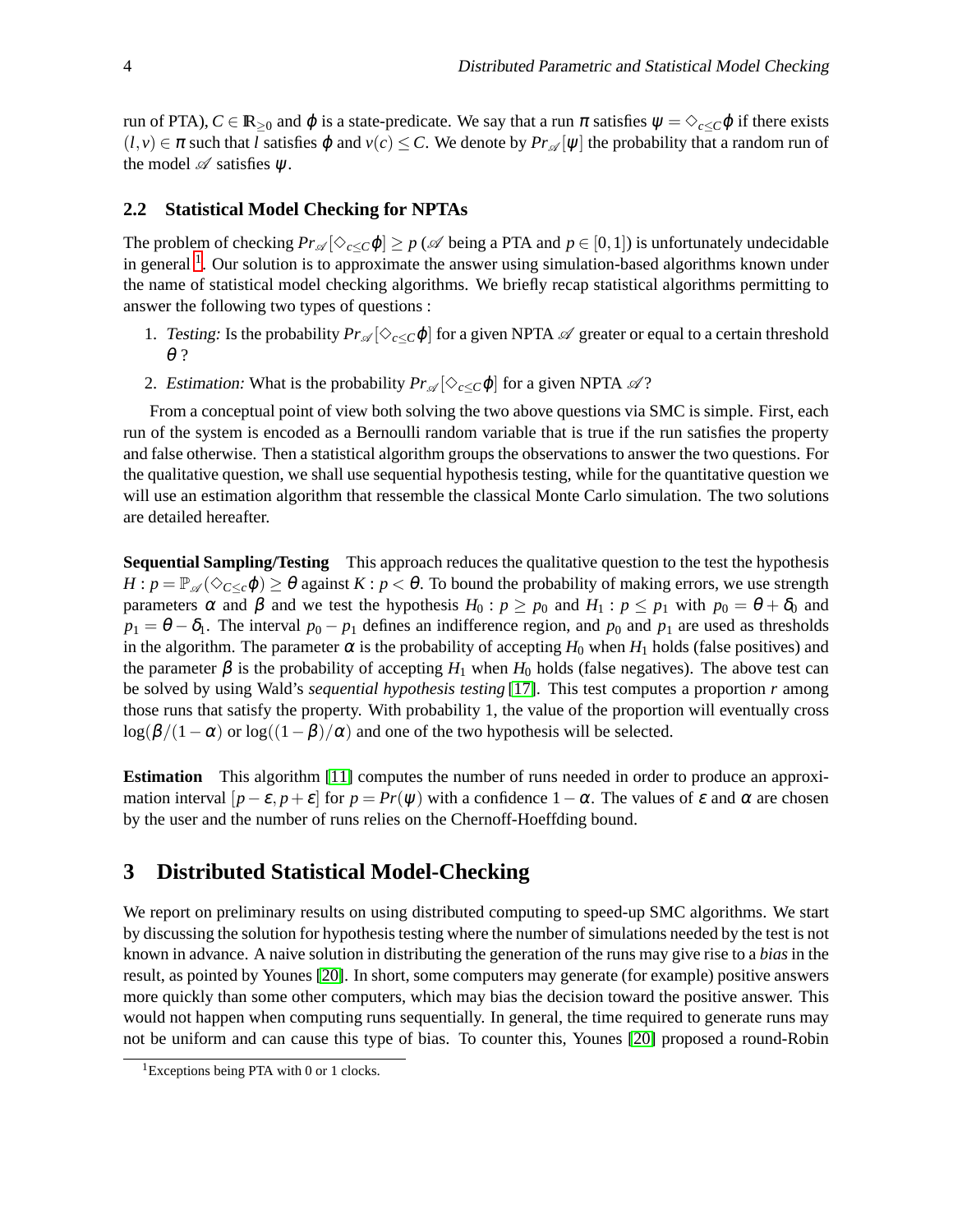solution where the runs are counted in rounds. To improve performance, Younes defined safe lower and upper bounds on the Binomial random variable that represents the sum of all the positive realisations, i.e., all the simulation that do satisfy the property. Instead of waiting for the results of all the nodes, if a result is missing the lower and upper bounds are used to take a safe decision. This has the potential to reduce the execution time since decisions may be taken earlier.

We generalize Younes' algorithm by sending the result of simulations by batches and also by implementing a buffer of incoming result. The batch is used to reduce communication by sending an aggregate result of predefined size (instead of individual results). The buffer is used to improve concurrency since the nodes are more loosely synchronized. We experiment on these two dimensions for different topologies, while Younes' algorithm is the particular case where both are equal to one, which is not very scalable since this generates a lot of traffic and the nodes are more synchronized. Figure [1](#page-4-0) shows the time it took to verify that the mutual exclusion property of the *train-gate* example distributed with UPPAAL holds with probability 98% configured with 20 trains and 99.999% confidence. We show the results for different topologies of our cluster, NxPxC where N is the number of nodes, P the number of processors per node, and C the number of cores per processor.

<span id="page-4-0"></span>

Figure 1: Time to check for mutual exclusion for 20 trains qualitatively.

We see, modulo experimental variations<sup>2</sup>, that the algorithm improves when the batches or buffer are increased but then it becomes quickly insensitive to these parameters.

Distributing the estimation algorithm is much simpler. We need a *fixed* number of runs determined by the Chernoff's bound [\[11\]](#page-11-2) to conclude on a probability value with given confidence level. This is an embarrassingly parallel problem since we can simply divide the work equally and gather the result at the end. To compensate for fluctuations in the cluster, we could implement work-stealing but as our experiments show, this does not seem to be necessary since the observed performance scales almost linearly. The loss in efficiency in the later cases exhibits the overhead of starting up all the processors (around 3-4 seconds), which would be compensated for much longer runs. Figure [1](#page-5-0) shows running time and relative efficiency for checking a few quantitative properties on the Firewire and LMAC protocol<sup>3</sup>.

### **4 Distributed Parametric Model-Checking: The Principle**

In many practical cases system behaviors depend on the values of a finite set of constant parameters. For instance, these parameters can define network topology, or transmission rate of a node.

An interesting question might be to study how a system behavior depends on the values of these parameters. This may include visualisation of this dependency (drawing plots), optimization/worst case

 $2$ Clusters are shared resources with varying load so results are expected to vary.

<sup>&</sup>lt;sup>3</sup>The model and properties are available on http://people.cs.aau.dk/~adavid/smc/.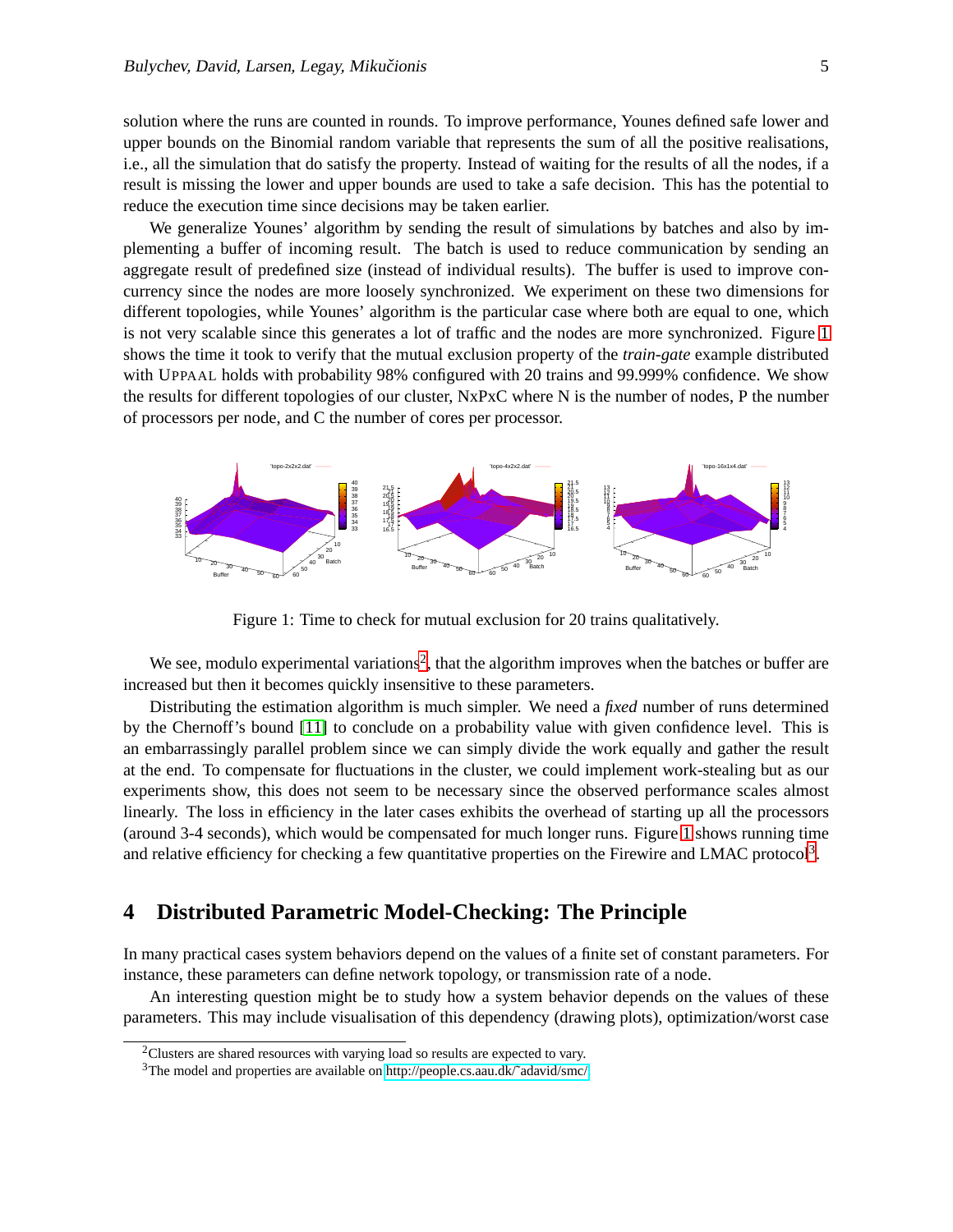<span id="page-5-0"></span>

|       | Firewire |        |        |       |       | LMAC   |        |                |       |       |
|-------|----------|--------|--------|-------|-------|--------|--------|----------------|-------|-------|
| PxC/N |          | 2      | 4      | 8     | 16    |        | 2      | $\overline{4}$ | 8     | 16    |
| 1x1   | 621.7s   | 316.7s | 160.2s | 81.1s | 44.7s | 279.3s | 140.7s | 73.0s          | 37.0s | 19.5s |
|       | 1.00     | 0.98   | 0.97   | 0.96  | 0.87  | 1.00   | 0.99   | 0.96           | 0.94  | 0.90  |
| 1x2   | 300.9s   | 162.2s | 80.5s  | 47.6s | 24.3s | 144.3s | 71.0   | 37.5s          | 19.2s | 10.4s |
|       | 1.03     | 0.96   | 0.97   | 0.82  | 0.80  | 0.97   | 0.98   | 0.93           | 0.91  | 0.84  |
| 1x4   | 161.2s   | 84.0s  | 44.8s  | 24.1s | 16.0s | 74.2s  | 36.1s  | 19.3s          | 9.6s  | 8.1s  |
|       | 0.96     | 0.93   | 0.87   | 0.81  | 0.61  | 0.94   | 0.97   | 0.90           | 0.91  | 0.54  |
| 2x4   | 85.1s    | 46.5s  | 23.1s  | 14.1s | 8.5   | 35.5s  | 19.6s  | 10.1s          | 10.2s | 6.4s  |
|       | 0.91     | 0.84   | 0.84   | 0.69  | 0.57  | 0.98   | 0.89   | 0.86           | 0.43  | 0.34  |

Table 1: Time in seconds and efficiency (italic) to checking quantitative properties on the Firewire and LMAC model in function of the number of nodes (N), processors per node (P) and cores per processor (C).

analysis and determining the correlation between different parameters. Another example that we will study below is computing Nash Equilibrium in wireless ad-hoc networks, e.g. choosing a network configuration that is stable with respect to the behavior of selfish nodes.

Let us assume that there is a finite set of parameters, each defined on a finite domain. We will model parameterized systems using UPPAAL models in which some integer constants (transition weights or constants in variable assignment/clock invariants) are parameterized, e.g. they are replaced by special syntactic constructs that define the sets of possible values. Currently, we support two constructs:

- #range(a, b) defines the set of all integers between a and b,
- #booleanmatrix(N) defines the set of all boolean matrices of size N, this construct can be used to represent the set of all possible topologies of a network with N nodes.

We developed a framework for solving the "parametric" problems listed above (visualisation, optimization/worst case analysis, Nash Equilibrium computation). In order to solve all these problems our implementation performs a series of invocations of UPPAAL-SMC for different values of parameters. These invocations are independent of each other, thus they can be easily distributed on highly heterogeneous clusters. Our implementation uses the SLURM batch system [\[19\]](#page-11-13), or it can submit jobs to the computational nodes using SSH connection by its own.

# **5 Distributed Parametric Model Checking: Case-Studies**

### **5.1 Traingate example**

We consider a model of a railway bridge [\[18\]](#page-11-14) where several trains are crossing a bridge with one track. Our UPPAAL model is depicted on Fig. [2.](#page-6-0) Trains start in the Safe initial location where they are not approaching. They will leave that location and be approaching (and go to location Appr) with an arrival rate given by the expression 1:#range(1,20) on the figure. This is a parameter declaration that will be used to generate models with values  $1:1$ ,  $1:2$ ,  $\dots$ 1:20. This expression (of the form  $i:j$ ) is an extension of UPPAAL and defines an exponential distribution with the rate  $\frac{i}{j}$  to pick the delay from. When a train is approaching, it enters Appr and synchronizes with appr [id]!. The gate controller will know that train id is approaching. After 10 time units the train will be crossing (enter location Cross, unless it is stopped before by the gate controller. This is done with the synchronization stop[id]? and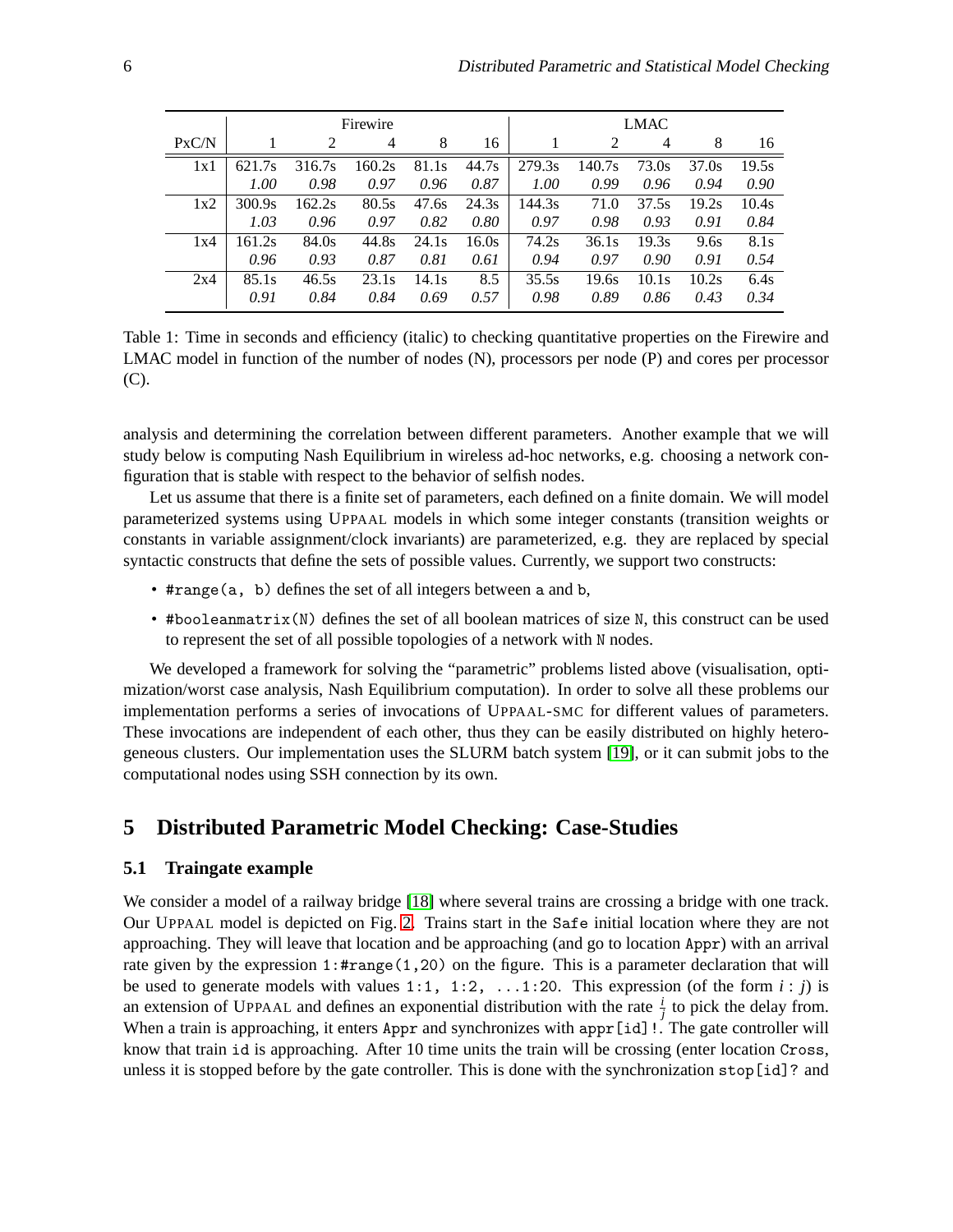the train goes to the location Stop. From there, it is restarted with the synchronization go[id]? by the gate controller and after 7 time units it will be crossing. After crossing, trains leave the bridge with leave[id]! and are safe again and can decide to approach again.

The gate controller keeps track of stopped trains with a FIFO queue (not depicted here) that we will not detail. Trains are queued and dequeued with this queue with the help of functions as seen on the figure. The gate has two main states Free and Occ (i.e. occupied) that keeps track of the state of the bridge. If trains are approaching then it either stops them if the bridge is occupied or let them pass otherwise. When the bridge becomes free (one train leaves), the controller decides to restart a train at the front of the queue with  $\text{go}[\text{front}()]$ !.

<span id="page-6-0"></span>

Figure 2: UPPAAL models of a train (left) and a gate controller (right).

Here a (qualitative) safety means to ensure that at most one train can be in the crossing at the same time, and such property can be checked using classical UPPAAL model checker. On top of that, now UPPAAL-SMC can also evaluate probabilistic (quantitative) properties. For instance, we can estimate the probability that the first train will cross the bridge within 50 time units by checking a PWCTL property ✸*time*≤50 *Train*(0).*Cross* .

Consider two parameters in our model: the number of trains, and the rate with which these trains are coming. The rate parameter is on location 'Safe shown in Fig. [2,](#page-6-0) and the number of trains is declared similarly in the System declarations.

Fig. [3](#page-7-0) depicts the results of a parameter sweep of this model. The plot shows that when the number of trains increases, the probability that the first train will cross the bridge within 50 time units decreases. Indeed, it is more likely that it will be stopped by other trains (there are more) and spend time in the Stop location. When the arrival rate is decreased, the probability also decreases.

### <span id="page-6-1"></span>**5.2 Nash equilibrium Aloha CSMA/CD protocol**

Aloha protocol [\[1\]](#page-10-2) is a simple Carrier Sense Multiple Access with Collision Detection (CSMA/CD) protocol that was used in the first known wireless data network developed at the University of Hawaii in 1971. The protocol assumes that there are several nodes that share the same wireless medium. Each node is listening to its own signal during its transmission and checks that the signal is not corrupted by a simultaneous transmission by another node. In case of collision both nodes stop transmitting immediately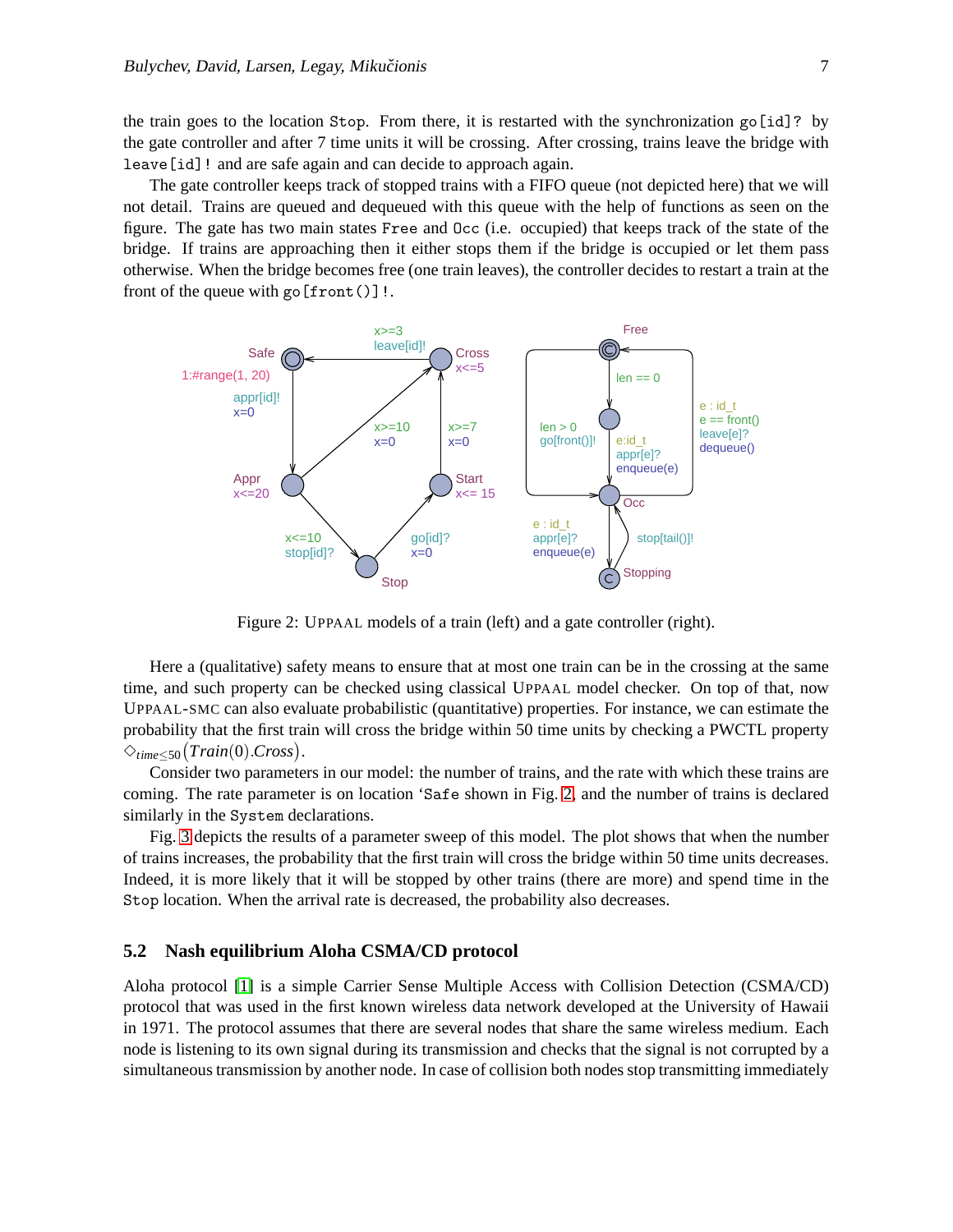<span id="page-7-0"></span>

Figure 3: Parametric sweep for the traingate model.

and wait for a random time before they try to transmit again.

<span id="page-7-1"></span>The UPPAAL model of a single node is given in Fig. [4.](#page-7-1) We consider unslotted Aloha where the nodes are not necessary synchronized. Additionally, we study the p-persistent variant of Aloha, i.e. a protocol implementation in which a random delay before retransmission is distributed according to a geometric distribution. This means that in each time slot a node transmits with probability TransmitProb and waits for one more slot (and then decide again) with probability 1–TransmitProb.



Figure 4: Model of Aloha in UPPAAL

In our experiments we assumed that the goal of a node is to transmit a single frame within 50 time units and to limit energy consumption by 3. This goal for a node *i* can be expressed using the following PWCTL formula:

$$
\psi_i \equiv \diamondsuit_{Node(i).time \le 50}(Node(i).ns \ge 1 \land Node(i).energy \le 3)
$$
\n(1)

Then the utility function  $U_i$  of a node *i* is equal to the probability that the goal  $\psi_i$  is satisfied by a random run of a system, i.e:

$$
U_i(p_1, p_2, \dots, p_N) \equiv Pr[S(p_1, p_2, \dots, p_N) \models \psi_i]
$$
 (2)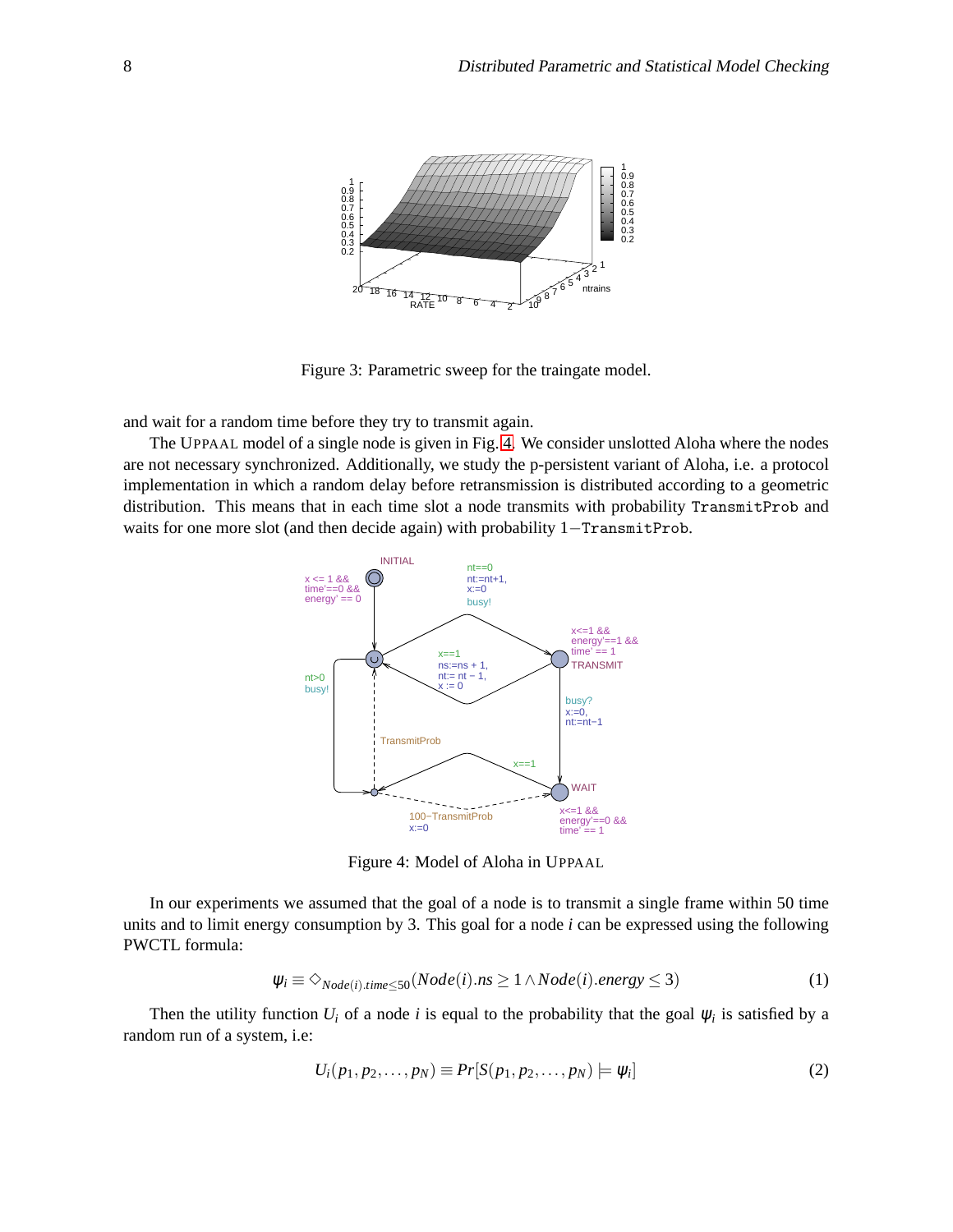, where *p<sup>j</sup>* is equal to the value of TransmitProb chosen by node *j*.

We consider the case where there is a master node that knows the network configuration (here the number of nodes) and broadcasts the value of TransmitProb parameter to all the nodes. Now, if there are selfish nodes, they can change their values of TransmitProb to achieve better performance (and other nodes will suffer from that). Thus, the interesting question is to find the value of TransmitProb that satisfies Nash Equilibrium (NE). For such a value, it is not profitable for any node to alter its behaviour to the detriment of other nodes. For our case the network is symmetric, thus we can search for *NE* from the point of view of the first node only. In other words, parameter *p* satisfies NE, iff  $U_0(p, p, \ldots, p)$  is larger than  $U_0(p', p, \ldots, p)$  for any  $p'$ .

<span id="page-8-1"></span>

|      |       | 4     |        |        |        |
|------|-------|-------|--------|--------|--------|
| 0.37 | 0.40  | 0.35  | 0.35   | 0.41   | 0.42   |
| 0.99 | 0.98  | 0.95  | 0.89   | 0.75   | 0.61   |
| 0.30 | 0.30  | 0.26  | 0.22   | 0.19   | 0.15   |
| 0.99 | 0.98  | 0.96  | 0.90   | 0.87   | 0.98   |
| 2m5s | 3m44s | 7m62s | 15m45s | 26m11s | 37m55s |
|      |       |       |        |        |        |

Table 2: Nash equilibrium (NE) and Symmetric optimal (Opt) strategies for Aloha.

<span id="page-8-0"></span>

Figure 5: Utility function (left) and its diagonal slice (right) for Aloha with 5 nodes.

Fig. [5](#page-8-0) depicts the plot of the utility function  $U_0(p', p, \ldots, p)$  for the network of 5 nodes for different values of *p* ′ and *p*. Here *p* ′ is a value of TransmitProb of a potentially selfish node, and *p* is a value for other nodes. You can also see the computed values of Nash Equlibrium (NE) parameter and symmetric optimal (Opt) parameter.

Table [2](#page-8-1) contains the found values of Nash Equilibrium for Aloha with different number of nodes. The experiments were done on a 8-node cluster, where each node uses Intel(R) Core(TM)2 Quad CPU 2.66GHz processor.

#### **5.3 Parameterized Topology for Network Models**

There are situations The performance of some network protocols can depend not only on retransmission parameters as seen previously but also on the actual topology of the network. In this section we study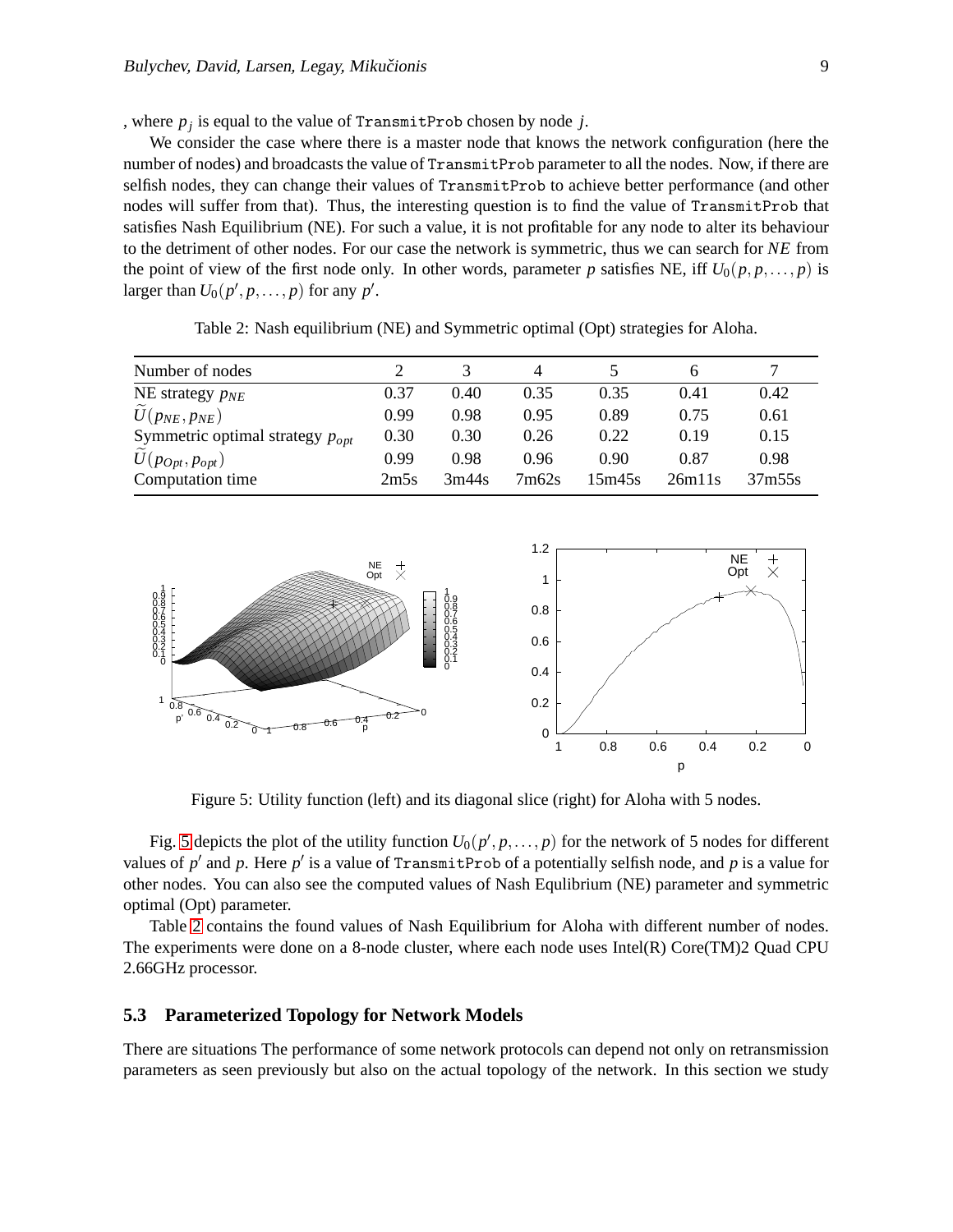☎

the impact of different topologies on the LMAC protocol.

LMAC is a Lightweight Media Access protocol (studied in [\[7,](#page-11-10) [9\]](#page-11-15)) used for scheduling communication in wireless sensor networks where the topology is determined by physical location and radio connectivity of the individual nodes. One of the goals of the LMAC protocol is to minimize the number of collisions in the network and to reconfigure the network to avoid further collisions. The difficulty of studying such protocols stems from the fact that the topology is not known in advance and there are exponentially many topologies (at least  $n \cdot 2^{n-1}$  for *n* nodes with one of them being a gateway), which makes systematic analysis of large networks impractical. In order to study the robustness of the LMAC protocol against collisions, we propose to examine hundreds of random topologies and then pick and focus on the most problematic ones. Listing [1](#page-9-0) shows how a topology is declared in the UPPAAL model: a two-dimensional array of boolean constants gives the adjacency matrix of the network graph. The receivers then use the guard can hear[receiver][sender] when listening for the broadcast channel synchronizations.

<span id="page-9-0"></span>

| $_1$ const int NODES = 10;<br>$//$ number of nodes                                    |  |  |  |  |  |  |
|---------------------------------------------------------------------------------------|--|--|--|--|--|--|
| $_2$ typedef int [0, NODES-1] nodeid_t;<br>$//$ used to identify node                 |  |  |  |  |  |  |
| 3 s   typedef bool topology_t [nodeid_t ] [nodeid_t ];<br>// type for topology        |  |  |  |  |  |  |
| 4 <b>const</b> topology_t can_hear = #binarymatrix(NODES, NODES); // adjacency matrix |  |  |  |  |  |  |
|                                                                                       |  |  |  |  |  |  |

Listing 1: Network topology declaration in UPPAAL model of LMAC.

In this case we try networks of up to ten nodes and twice as many slots, whereas one slot per node is enough to schedule flawless communication if only nodes were perfectly aware of each others choices. We used a property  $Pr[\Diamond_{time < 2000}(col_count > 42)]$  estimating the probability of having more than 42 collisions after 2000 time units, which hints that there are perpetually reoccurring collisions.

The prepared model is then processed by our parametric model-checker that instantiates the keyword #binarymatrix with a concrete random matrix and distributes the verification on a cluster of computers, one instance of the matrix per core. Each verification uses UPPAAL-SMC. Using the naive randomization, a cluster of 32 cores (the same as in Section [5.2\)](#page-6-1) can verify 10000 topologies<sup>4</sup> in [6](#page-9-1)h 50min. Figure 6 shows the five topologies that yield the highest probabilities. We used low confidence (95%) statistical parameters to gain performance, thus the estimated probabilities have large  $\pm 0.05$  statistical error, but the found topologies can be studied further in UPPAAL-SMC.

<span id="page-9-1"></span>

Figure 6: Highest probabilities found by model checking random topologies of 10 nodes.

Alternatively we tried generating all graphs up to 10 nodes which are unlikely to be isomorphic. The procedure is not guaranteed to cover all non-isomorphic classes (it may miss some), but it is very simple and can be recursively described as follows:

<sup>&</sup>lt;sup>4</sup>We detected 707 duplicates by a post-analysis of the generated instance.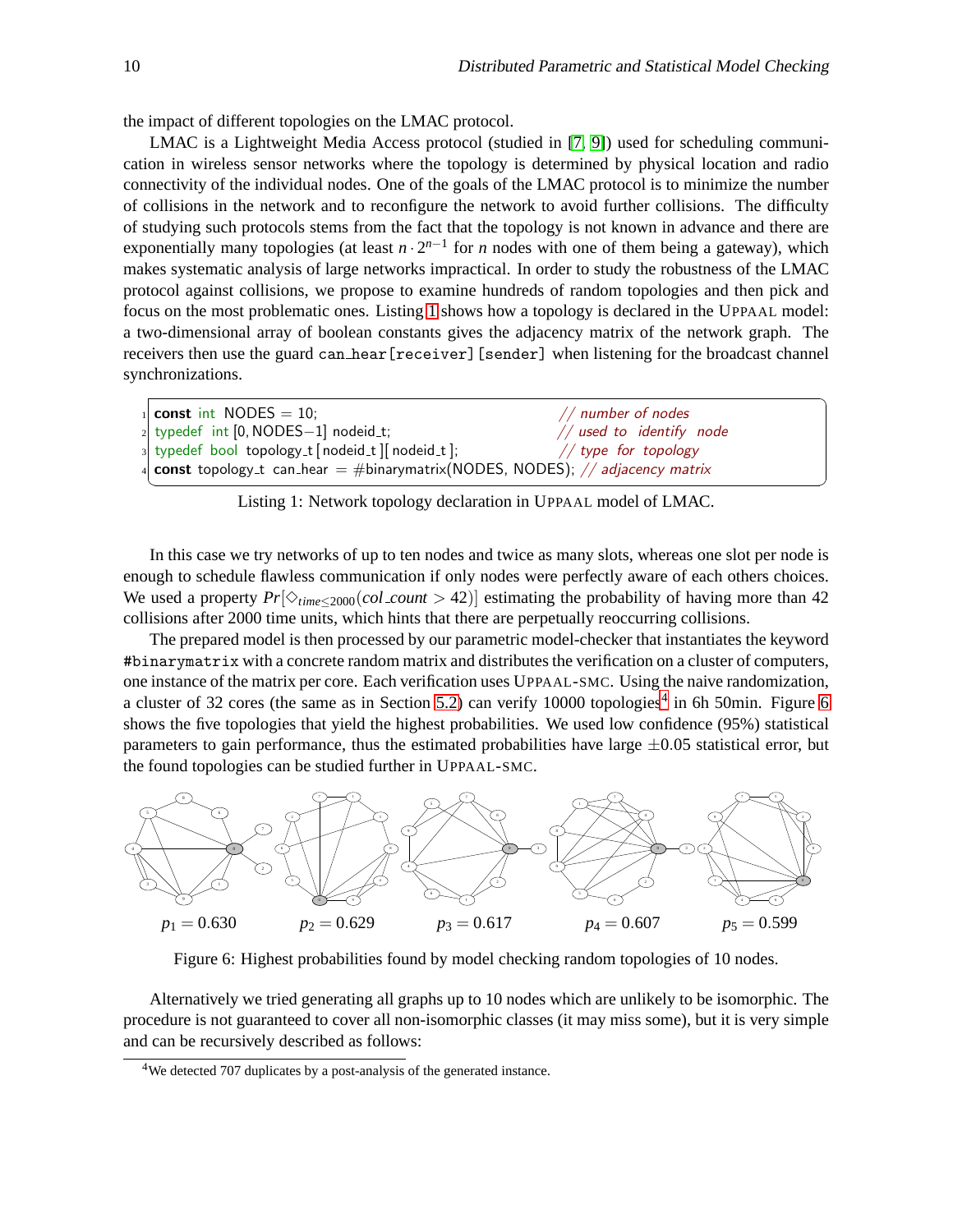- 1. Start with a topology consisting of just one node.
- 2. Add a new node and consider two new topologies:
	- (a) Connect the new node to all the old nodes, go to step 2 until enough nodes are added.
	- (b) Leave the new node unconnected at all, go to step 2 until enough nodes are added.
- 3. For every node in a topology, make a new topology by marking the node as a gateway.
- 4. Get rid of the topologies where the gateway is not connected.

Up to the step 2 the procedure generates 2*n*−<sup>1</sup> topologies which are non-isomorphic for sure, then steps 4 and 5 contain basic heuristics how to pick a gateway, which may yield some isomorphic graphs due to symmetric gateways, but the overhead is small.

Figure [7](#page-10-3) shows the 5 cases that achieve the highest probability found by generating 5120 topologies of up to 10 nodes using our heuristics. The verification took about 3h 30min. The heuristic procedure has clear advantages over the randomized one but it is not exhaustive. On the other hand, the randomized method has the potential to find any topology but without any guarantee.

<span id="page-10-3"></span>

Figure 7: Highest probabilities found by model checking generated topologies of 10 nodes.

# **6 Conclusion**

This paper proposes new algorithms to distribute statistical model checking algorithms through a master/slaves architecture. Our results have been implemented in the UPPAAL SMC toolset. A series of experiments show that our approach scales better than existing solutions [\[21\]](#page-12-2).

As a future work, we will extend our distributed algorithms to the setting of rare events and unbounded temporal properties. We shall also implement and distribute Bayesian extensions of the approach we proposed in [\[13\]](#page-11-8).

### <span id="page-10-2"></span>**References**

- [1] Norman Abramson (1970): *THE ALOHA SYSTEM: another alternative for computer communications*. In: Proceedings of the November 17-19, 1970, fall joint computer conference, AFIPS '70 (Fall), ACM, New York, NY, USA, pp. 281–285, doi:[10.1145/1478462.1478502](http://dx.doi.org/10.1145/1478462.1478502).
- <span id="page-10-1"></span>[2] A. Basu, S. Bensalem, M. Bozga, B. Caillaud, B. Delahaye & A. Legay (2010): *Statistical Abstraction and Model-Checking of Large Heterogeneous Systems*. In: FORTE, LNCS 6117, Springer, pp. 32–46, doi:[10.](http://dx.doi.org/10.1007/978-3-642-13464-7_4) [1007/978-3-642-13464-7\\_4](http://dx.doi.org/10.1007/978-3-642-13464-7_4).
- <span id="page-10-0"></span>[3] M. Broy, B. Jonsson, J-P. Katoen, M. Leucker & A. Pretschner, editors (2005): *Model-Based Testing of Reactive Systems, Advanced Lectures The volume is the outcome of a research seminar that was held in Schloss Dagstuhl in January 2004*. Lecture Notes in Computer Science 3472, Springer, doi:[10.1007/b137241](http://dx.doi.org/10.1007/b137241).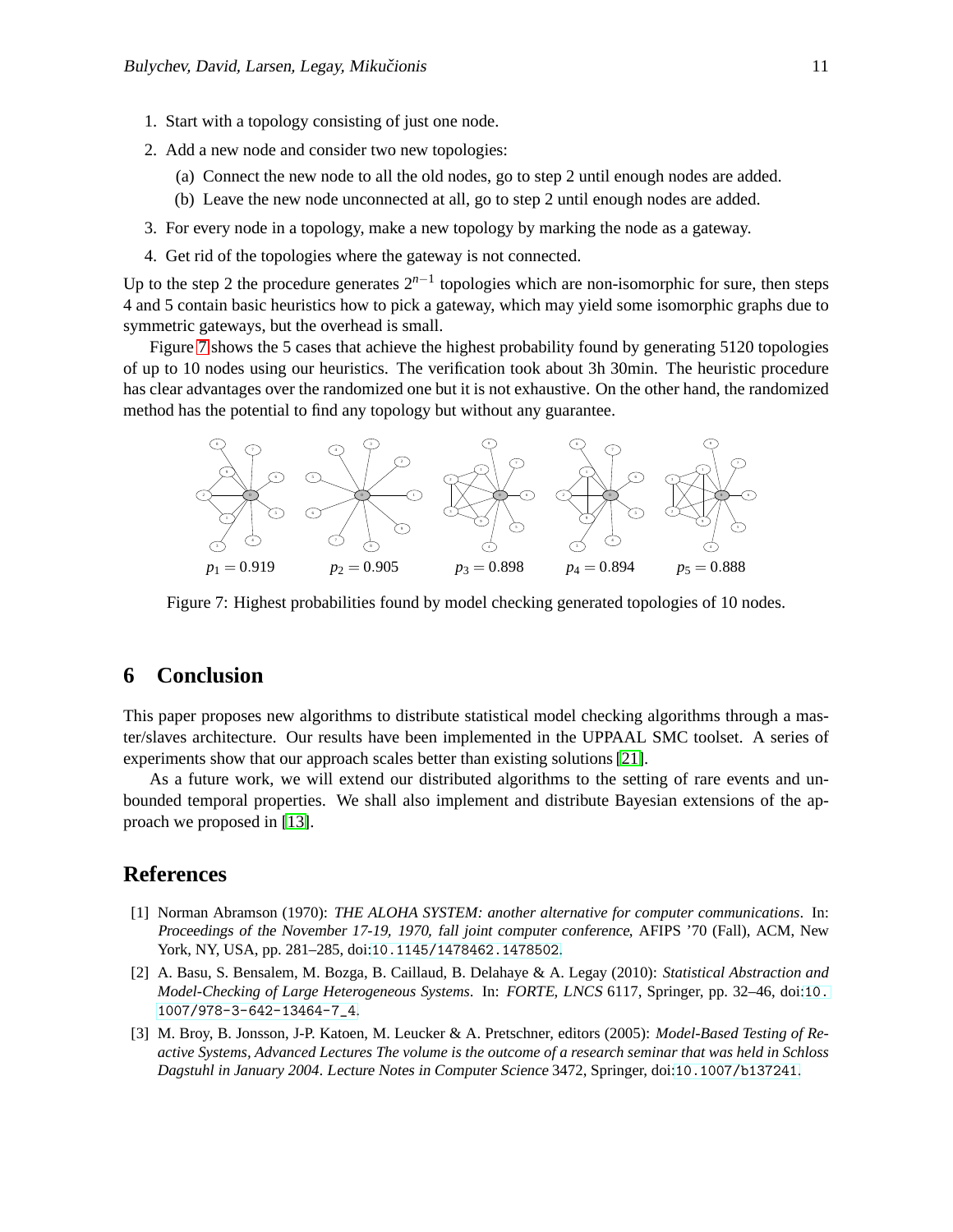- <span id="page-11-1"></span>[4] J. R. Burch, E. M. Clarke, K. L. McMillan, D. L. Dill & L. J. Hwang (1992): *Symbolic model checking: 10*<sup>20</sup> *States and beyond*. Information and Computation 98(2), pp. 142–170, doi:[10.1016/](http://dx.doi.org/10.1016/0890-5401(92)90017-A) [0890-5401\(92\)90017-A](http://dx.doi.org/10.1016/0890-5401(92)90017-A).
- <span id="page-11-9"></span>[5] E. M. Clarke, A. Donzé & A. Legay (2008): *Statistical Model Checking of Mixed-Analog Circuits with an Application to a Third Order Delta-Sigma Modulator*. In: Proc. of 3rd Haifa Verification Conference (HVC), LNCS 5394, Springer, pp. 149–163, doi:[10.1007/978-3-642-01702-5\\_16](http://dx.doi.org/10.1007/978-3-642-01702-5_16).
- <span id="page-11-7"></span>[6] Edmund M. Clarke, James R. Faeder, Christopher James Langmead, Leonard A. Harris, Sumit Kumar Jha & Axel Legay (2008): *Statistical Model Checking in BioLab: Applications to the Automated Analysis of T-Cell Receptor Signaling Pathway*. In Monika Heiner & Adelinde Uhrmacher, editors: Proceedings of the 6th International Conference on Computational Methods in Systems Biology (CMSB), LNCS, Springer, pp. 231–250, doi:[10.1007/978-3-540-88562-7\\_18](http://dx.doi.org/10.1007/978-3-540-88562-7_18).
- <span id="page-11-10"></span>[7] Alexandre David, Kim G. Larsen, Axel Legay, Marius Mikučionis, Danny Bøgsted Poulsen, Jonas Van Vliet & Zheng Wang (2011): *Statistical Model Checking for Networks of Priced Timed Automata*. In Uli Fahrenberg & Stavros Tripakis, editors: 9th International Conference on Formal Modeling and Analysis of Timed Systems (FORMATS), LNCS 6919, Springer, Aalborg, Denmark, pp. 80–96, doi:[10.1007/](http://dx.doi.org/10.1007/978-3-642-24310-3) [978-3-642-24310-3](http://dx.doi.org/10.1007/978-3-642-24310-3).
- <span id="page-11-11"></span>[8] Alexandre David, Kim G. Larsen, Axel Legay, Marius Mikučionis & Zheng Wang (2011): *Time for Statistical Model Checking of real-time systems*. In Ganesh Gopalakrishnan & Shaz Qadeer, editors: 23rd International Conference on Computer Aided Verification (CAV), LNCS 6806, Springer, Snowbird, UT, USA, pp. 349– 355, doi:[10.1007/978-3-642-22110-1](http://dx.doi.org/10.1007/978-3-642-22110-1).
- <span id="page-11-15"></span>[9] Ansgar Fehnker, Lodewijk van Hoesel & Angelika Mader (2007): *Modelling and Verification of the LMAC Protocol for Wireless Sensor Networks*. In Jim Davies & Jeremy Gibbons, editors: Integrated Formal Methods, LNCS 4591, Springer Berlin / Heidelberg, pp. 253–272, doi:[10.1007/978-3-540-73210-5\\_14](http://dx.doi.org/10.1007/978-3-540-73210-5_14).
- <span id="page-11-4"></span>[10] R. Grosu & S. A. Smolka (2005): *Monte Carlo Model Checking*. In: Proc. of 11th Int. Conference on Tools and Algorithms for the Construction and Analysis of Systems (TACAS), LNCS 3440, Springer, pp. 271–286, doi:[10.1007/978-3-540-31980-1\\_18](http://dx.doi.org/10.1007/978-3-540-31980-1_18).
- <span id="page-11-2"></span>[11] Thomas Hérault, Richard Lassaigne, Frédéric Magniette & Sylvain Peyronnet (2004): *Approximate Probabilistic Model Checking*. In Bernhard Steffen & Giorgio Levi, editors: Verification, Model Checking, and Abstract Interpretation, LNCS 2937, Springer, pp. 307–329, doi:[10.1007/978-3-540-24622-0\\_8](http://dx.doi.org/10.1007/978-3-540-24622-0_8).
- <span id="page-11-5"></span>[12] D. N. Jansen, J-P Katoen, M.Oldenkamp, M. Stoelinga & I. S. Zapreev (2007): *How Fast and Fat Is Your Probabilistic Model Checker? An Experimental Performance Comparison*. In: HVC, LNCS 4899, Springer, doi:[10.1007/978-3-540-77966-7\\_9](http://dx.doi.org/10.1007/978-3-540-77966-7_9).
- <span id="page-11-8"></span>[13] Sumit Kumar Jha, Edmund M. Clarke, Christopher James Langmead, Axel Legay, Andre Platzer & Paolo ´ Zuliani (2009): *A Bayesian Approach to Model Checking Biological Systems*. In: CMSB, LNCS 5688, Springer, pp. 218–234, doi:[10.1007/978-3-642-03845-7\\_15](http://dx.doi.org/10.1007/978-3-642-03845-7_15).
- <span id="page-11-3"></span><span id="page-11-0"></span>[14] Kenneth L. McMillan (1993): *Symbolic Model Checking*. Ph.D. thesis, Carnegie Mellon University.
- [15] Koushik Sen, Mahesh Viswanathan & Gul Agha (2004): *Statistical Model Checking of Black-Box Probabilistic Systems*. In: CAV, LNCS 3114, Springer, pp. 202–215, doi:[10.1007/978-3-540-27813-9\\_16](http://dx.doi.org/10.1007/978-3-540-27813-9_16).
- <span id="page-11-12"></span><span id="page-11-6"></span>[16] *The UPPAAL Tool*. Available at <http://www.uppaal.com/>.
- <span id="page-11-14"></span>[17] Abraham Wald (2004): *Sequential Analysis*. Courier Dover Publications.
- [18] Wang Yi, Paul Pettersson & Mats Daniels (1994): *Automatic Verification of Real-Time Communicating Systems by Constraint-Solving*. In Dieter Hogrefe & Stefan Leue, editors: Proceedings of the 7th International Conference on Formal Description Techniques, North–Holland, London, UK, pp. 223–238. Available at <http://dl.acm.org/citation.cfm?id=646213.681364>.
- <span id="page-11-13"></span>[19] Andy B. Yoo, Morris A. Jette & Mark Grondona (2003): *SLURM: Simple Linux Utility for Resource Management*. In Dror G. Feitelson, Larry Rudolph & Uwe Schwiegelshohn, editors: Job Scheduling Strategies for Parallel Processing, 9th International Workshop, JSSPP 2003, Seattle, WA, USA, June 24, 2003, Revised Papers, LNCS 2862, Springer, pp. 44–60, doi:[10.1007/10968987\\_3](http://dx.doi.org/10.1007/10968987_3).